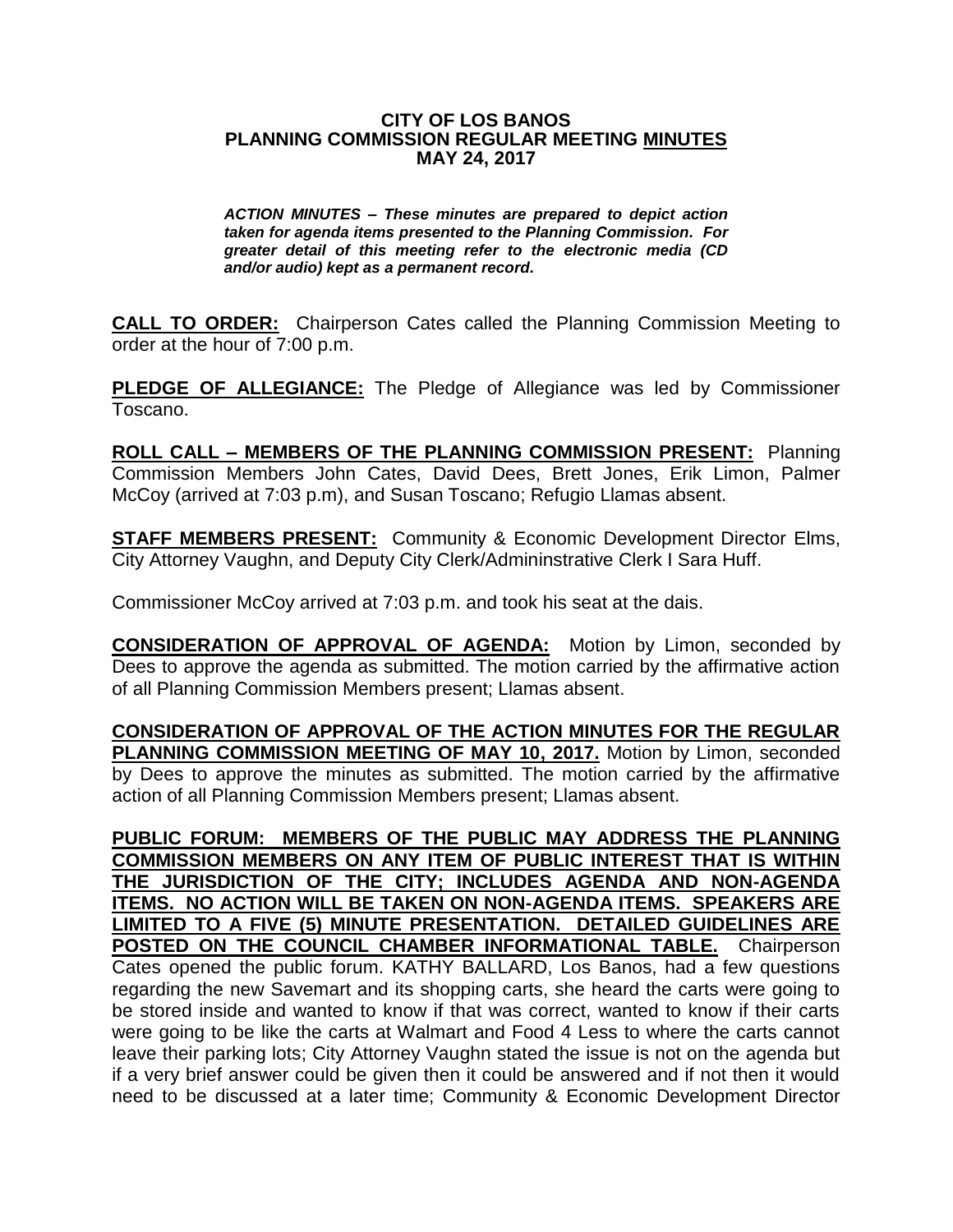Elms stated the discussion was that the carts would be stored inside but there ended up not being room inside the vestibule to store them so they would be stored outside. She will look into the issue further and provide a better answer at a later time.

No one else came forward to speak and the public forum was closed.

**PUBLIC HEARING – TO CONSIDER SITE PLAN REVIEW #2017-04 AND CEQA EXEMPTION FOR THE REMODEL AND EXPANSION OF AN EXISTING 2,905 SQUARE FOOT BURGER KING RESTAURANT BY 330 SQUARE FEET LOCATED WITHIN THE HIGHWAY COMMERCIAL ZONING DISTRICT AT 525 PACHECO BOULEVARD, MORE SPECIFICALLY IDENTIFIED AS ASSESSOR'S PARCEL NUMBER: 026-063-021.** Community & Economic Development Director Elms presented the staff report, which included a PowerPoint presentation. She noted that one resident inquired about the project but left no comments.

Chairperson Cates opened the public hearing. KATHY BALLARD, Los Banos, would like clarification in regards to parking, if it's twenty-two (22) spots for Burger King and twenty-two (22) spots for Mountain Mike's and there's only thirty-seven (37) spots, how does that work; Community & Economic Development Director Elms stated there is nothing that allots twenty-two (22) spaces for Mountain Mike's and that there is a formula in the Municipal Code that goes by square footage and it's divided up per the space between the dining area and the back of the kitchen (non-customer area), it's a certain ratio, both Burger King and Mountain Mike's have a sufficient amount of parking, there is a reciprocal easement agreement between the two that is also shared with Wendy's as they all sort of share parking together which creates more flexibility in circulation for that particular area.

No one else came forward to speak and the public hearing was closed.

Motion by Dees, seconded by Toscano to approve Planning Commission Resolution No. 2017-17 – Approving Site Plan #2017-04 for the Remodel and Expansion of Burger King Restaurant by 330 Square Feet Located at 525 Pacheco Boulevard, More Specifically Identified as Assessor's Parcel Number: 026-063-021. The motion carried by the affirmative action of all Planning Commission Members present; Llamas absent.

## **PUBLIC HEARING – TO CONSIDER A RECOMMENDATION TO THE LOS BANOS CITY COUNCIL TO AMEND THE SPECIAL EVENTS ORDINANCE.** Community & Economic Development Director Elms presented the staff report.

Commissioner Limon inquired about item D and asked if the after-event billing won't happen anymore for which Community & Economic Development Director Elms stated it will continue for minor events and only the major events are having their fees waived.

Commissioner Dees asked why this item is having to come back to the Planning Commission and Community & Economic Development Director Elms stated it is because it must go through the proper process because any time something changes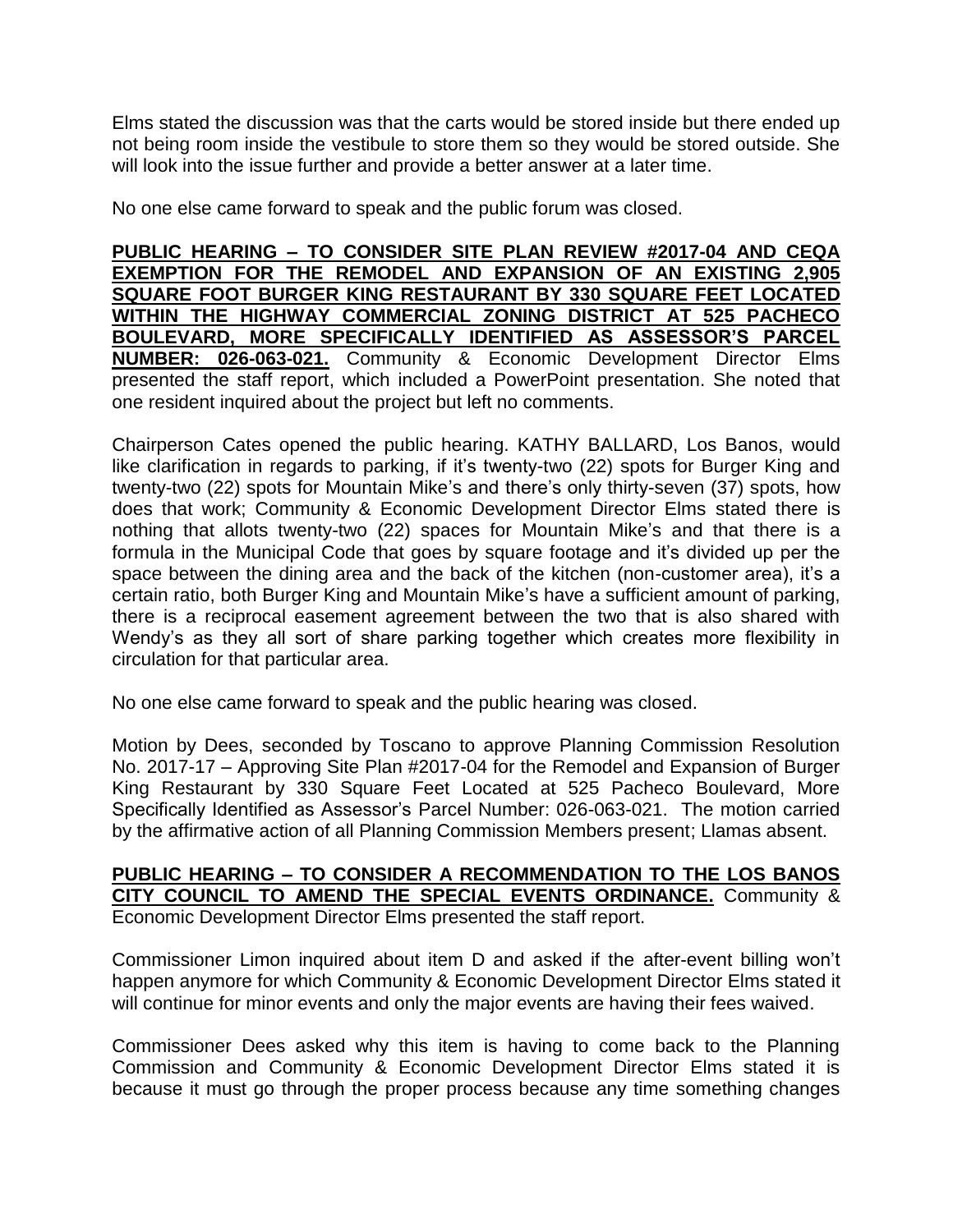with the Zoning Code it must first get recommendation from the Planning Commission. It is a text amendment to the existing Ordinance that lies within the City's Municipal Code; Commissioner Dees inquired about the Portuguese festa/parade, how it is a big event in town and wonders why it wasn't considered as one of the few events that will have the departmental fees waived for which Community & Economic Development Director Elms stated it wouldn't meet the criteria because it is a religious event; Commissioner Dees inquired as to what the fees are and Community & Economic Development Director Elms stated that between those three events (May Day Parade, Christmas Parade, and Veterans Day Parade) the City normally absorbs around \$6,700 in fees.

Commissioner McCoy inquired as to insurance issues for which Community & Economic Development Director Elms stated that these three major events would still need to have a permit and that only the departmental service fees would be waived. An application fee would still be applied and insurance and indemnification is still required. City Attorney Vaughn noted that the City is not sponsoring any of those three events but that it is just waiving the departmental fees for the applicants.

Commissioner Dees asked what the fees are for smaller events that come through town for which Community & Economic Development Director Elms stated they charge an application fee of \$60 and approximately \$167 in departmental charges for things like the 24-hour "No Parking" signs, the barricades, and any of the City's staff time to preplan the event and pick up after the event.

Commissioner Cates opened the public hearing. No one came forward to speak and the public hearing was closed.

Motion by Limon, seconded by Dees to approve Planning Commission Resolution No. 2017-18 – Recommending Adoption to the City Council an Amendment to the Special Events Ordinance Relating to Departmental Service Charge. The motion passed by the following roll call vote: Ayes: Cates, Dees, Jones, Limon, and Toscano; Noes: McCoy; Absent: Llamas.

## **COMMUNITY & ECONOMIC DEVELOPMENT DEPARTMENT REPORT.**

Community & Economic Development Director Elms apologized for her 'bum' appearance as she just got in from Las Vegas since Sunday with City Manager Terrazas and Mayor Villalta, how it was a very productive retail conference of the industry, they walked ten miles in one day, the Las Vegas convention center is huge, 39,000 registered attendees were all there in the convention center, was pretty overwhelming and amazing at the same time, as a team of three they were able to pitch about the City, retailers stereotype Los Banos of being a typical San Joaquin County city, but she told the City's story and it was apparent that they caught their attention, there were promising leads but it takes about three (3) years to see the fruits of labor from attending the International Council of Shopping Centers (ICSC).

## **PLANNING COMMISSION MEMBER REPORTS.**